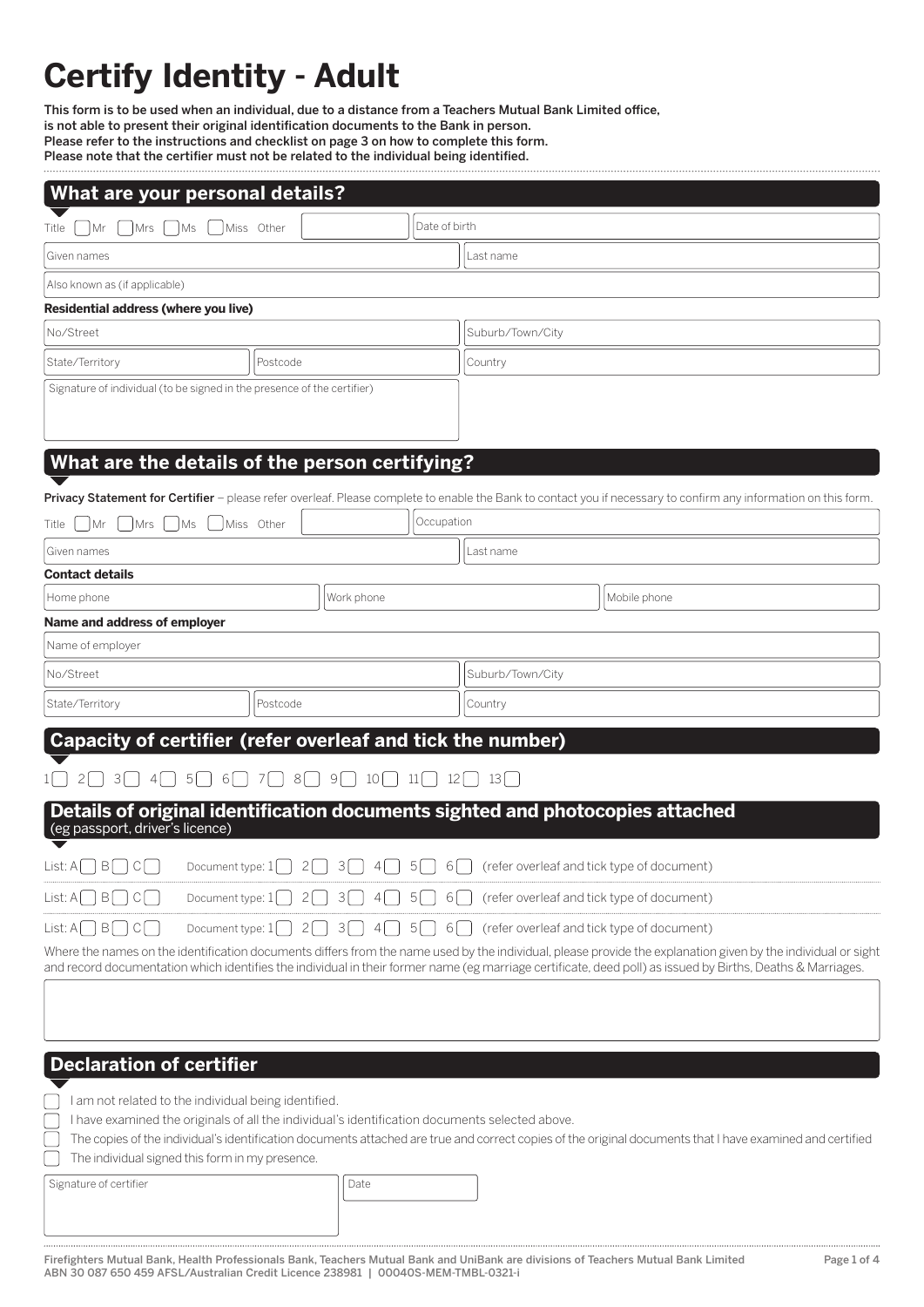# **Categories of Certifiers**

- **1** Teacher employed on a full time basis at a school or tertiary education institution
- 2 Justice of the Peace
- 3 Permanent employee of Australia Post with 2 or more years of continuous service
- 4 Legal practitioner (eg solicitor or barrister)
- **5** Police officer
- 6 Pharmacist
- 7 Member of the Institute of Chartered Accountants in Australia, CPA Australia or the National Institute of Accountants

**Acceptable Identification Documents**

- 8 Permanent employee of the Commonwealth or of a State or Territory or a Local Government authority with 2 or more years of continuous service
- 9 Finance company officer, a bank, credit union or building society officer, with 2 or more years of continuous service
- 10 Member of the Commonwealth, State or Territory Parliaments or a Local Government authority of a State or Territory
- 11 Magistrate, judge of a court or chief executive officer of a Commonwealth Court
- 12 Clerk, registrar or deputy registrar of a court.
- 13 Australian notary public if overseas.

# **One document from List A**

| List A                                                        |                                                                                                                                                                                                                                                                                                        |                                                                                                                                                                                                                                                                                |                                                                                                                                                                                                                                                                                                              |
|---------------------------------------------------------------|--------------------------------------------------------------------------------------------------------------------------------------------------------------------------------------------------------------------------------------------------------------------------------------------------------|--------------------------------------------------------------------------------------------------------------------------------------------------------------------------------------------------------------------------------------------------------------------------------|--------------------------------------------------------------------------------------------------------------------------------------------------------------------------------------------------------------------------------------------------------------------------------------------------------------|
|                                                               |                                                                                                                                                                                                                                                                                                        |                                                                                                                                                                                                                                                                                |                                                                                                                                                                                                                                                                                                              |
| Primary<br>Photographic<br>Identification<br><b>Documents</b> | $\mathbf{1}$<br>Current photo driver's licence or<br>permit issued by a State, Territory<br>or foreign government.                                                                                                                                                                                     | 3<br>Current passport (or expired<br>within last 2 years) issued by<br>the Commonwealth.                                                                                                                                                                                       | 5 <sup>5</sup><br>National ID card, with photo and<br>signature of the person, issued by<br>a foreign government, the United<br>Nations, or a UN agency - if not                                                                                                                                             |
|                                                               | 2 Photo ID Proof of Age card issued<br>by State or Territory government<br>excluding NSW. For NSW - NSW<br>photo card.                                                                                                                                                                                 | Passport or similar document.<br>with photo of the person, issued<br>by a foreign government, the<br>United Nations, or a UN agency<br>- if not in English - accompanied<br>by an English translation prepared<br>by an accredited translator.                                 | in English - accompanied by an<br>English translation prepared by<br>an accredited translator.                                                                                                                                                                                                               |
|                                                               | OR one document from List B PLUS one document from List C                                                                                                                                                                                                                                              |                                                                                                                                                                                                                                                                                |                                                                                                                                                                                                                                                                                                              |
| List B                                                        |                                                                                                                                                                                                                                                                                                        |                                                                                                                                                                                                                                                                                |                                                                                                                                                                                                                                                                                                              |
| <b>Primary Non-</b><br>Photographic                           | Birth certificate issued by<br>$\mathbf{1}$<br>a State or Territory.                                                                                                                                                                                                                                   | $\overline{4}$<br>Pension card issued<br>by Centrelink.                                                                                                                                                                                                                        | 6<br>Citizenship certificate issued<br>by a foreign government if not                                                                                                                                                                                                                                        |
| Identification<br><b>Documents</b>                            | $\overline{2}$<br>Birth extract issued by<br>a State or Territory.                                                                                                                                                                                                                                     | 5<br>Birth certificate issued by a<br>foreign government or the UN<br>if not in English accompanied by                                                                                                                                                                         | in English accompanied by an<br>English translation prepared by<br>an accredited translator.                                                                                                                                                                                                                 |
|                                                               | $\overline{3}$<br>Citizenship certificate issued<br>by the Commonwealth.                                                                                                                                                                                                                               | an English translation prepared<br>by an accredited translator.                                                                                                                                                                                                                |                                                                                                                                                                                                                                                                                                              |
| List <sub>C</sub>                                             |                                                                                                                                                                                                                                                                                                        |                                                                                                                                                                                                                                                                                |                                                                                                                                                                                                                                                                                                              |
| Secondary<br>Identification<br><b>Documents</b>               | A notice that:<br>$\mathbf{1}$<br>▶ was issued to an individual by<br>the Commonwealth, a State or<br>Territory within the preceding<br>12 months (eg Social Security<br>Notice, Taxation Notice)<br>$\triangleright$ contains the name of the<br>individual and his or her<br>residential address and | 2 A notice that:<br>▶ was issued to an individual by<br>the Australian Taxation Office<br>within the preceding 12 months<br>(eg HECS statements, Income<br>Tax statement)<br>$\triangleright$ contains the name of the<br>individual and his or her<br>residential address and | A notice that:<br>$\mathbf{3}$<br>► was issued to an individual<br>by a local government body<br>or utilities provider within the<br>preceding 3 months (eg water,<br>electricity, phone, rates notice)<br>$\triangleright$ contains the name of the<br>individual and his or her<br>residential address and |
|                                                               | $\triangleright$ records the provision of financial<br>benefits to the individual under a<br>law of the Commonwealth. State<br>or Territory (as the case may be).                                                                                                                                      | $\triangleright$ records a debt payable<br>to or by the individual by<br>or to (respectively) the<br>Commonwealth under a<br>Commonwealth law relating<br>to taxation.                                                                                                         | records the provision of services<br>by that local government body or<br>utilities provider to that address<br>or to that person.                                                                                                                                                                            |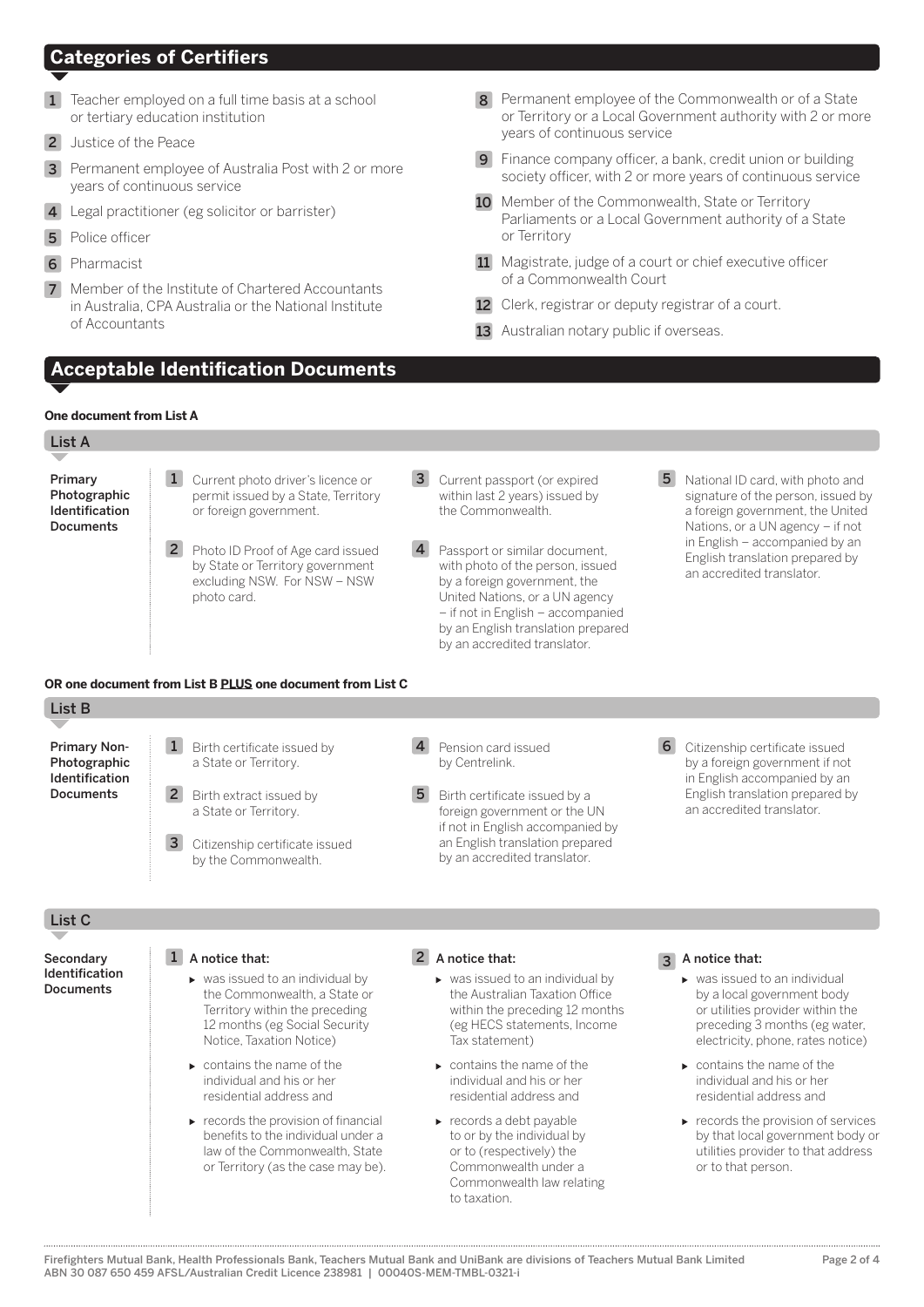# **Instructions and Checklist for Certifier**

|  |  |  |  | You must not be related to the individual being identified. |
|--|--|--|--|-------------------------------------------------------------|
|  |  |  |  |                                                             |
|  |  |  |  |                                                             |
|  |  |  |  |                                                             |

All parts of the Certified Identity Certificate have been completed.

You are a person within a specified class of acceptable certifiers defined in the Categories of Certifiers above.

- All identification documents are current and the first page of the copies has been certified with 'This is a true copy of the original document before me' followed by the certifiers signature, full name, position and date. All subsequent pages have been initialled.
- All identification documents are certified with at least one being from List A (ie primary photographic identification document) **OR** one document from List B (ie primary non-photographic identification document) **PLUS** one document from List C (ie secondary identification document).
- The combination of identification documents certified confirms the individual's full name, residential address and date of birth.
- The individual has signed the Certified Identity Certificate in your presence.
- The certified copies of the identification documents are attached to this Certified Identity Certificate.

#### Note:

It is an offence under the *Anti-Money Laundering and Counter-Terrorism Financing Act 2006* to knowingly provide false or misleading information or knowingly produce a false or misleading document. Penalty: Imprisonment for 10 years.

If any document is written in a language other than English, it must be accompanied by an English translation prepared by an accredited translator.

# **Privacy Notice**

# Collecting personal information about you

Generally, we collect personal information directly from you. We do so when you open a membership, open an account, or perform a transaction with us. We collect, use, hold and disclose personal information about you so that we can:

- establish your identity as required by the Anti-Money Laundering ĥ. and Counter Terrorism Financing Act
- assess your eligibility for membership
- process applications for products and services, including loans
- manage our risks and help identify and investigate inappropriate or illegal activity, such as fraud
- comply with our legal obligations to assist law enforcement agencies or regulators
- inform you about products or services that we think may be of interest to you, including those of our business partners.

# What happens if you do not provide us with sufficient personal information about you?

If you do not provide us with the personal information we need, we may not be able to provide you with the products or services you are seeking.

#### To whom do we disclose personal information?

The types of people and entities we disclose personal information about you to include:

- organisations which provide or confirm information to verify þ. your identity
- contractors for statement production and delivery, card and cheque production
- brokers, agents and advisers acting for you
- persons and organisations who assist us in monitoring recorded calls for the purposes of quality assurance, training and acknowledgement
- lenders' mortgage insurers and valuers
- our auditors, insurers and re-insurers  $\overline{a}$
- employers or former employers (to verify employment in the case of loan applications)
- government and law enforcement agencies or regulators
- credit reporting bodies and other credit providers and
- organisations that help identify and investigate inappropriate or illegal activity, such as fraud.

## Electronic verification of identity

As noted above, we are required under the Anti-Money Laundering and Counter-Terrorism Financing Act to collect and verify information relating to your identity. Subject to your consent, we will disclose your name, address and date of birth in order to access identification information electronically held by credit reporting bodies, the government's Documentation Verification Service (DVS)<sup>1</sup> and other public records.

To access such information, we use a service provider registered under the DVS. The service provider, may, for verification purposes on our behalf:

- request that a credit reporting body provide us with an assessment as to whether your personal information matches that held in their credit information files. (In preparing this assessment, the credit reporting body may use the personal information of other individuals);
- disclose your personal information to the DVS;
- search other public records.

If you do not consent to this process, alternative forms of verifying your identity are available on request.

If we are unable to verify your identity using the above methods, you will be provided with a notice to that effect. You may then be asked to provide further evidence of your identity. If we are unable to verify your identity to our satisfaction, we will not be able to admit you to membership or provide you with the services or products you seek.

## Our Privacy and Credit Reporting Policy

Our Privacy and Credit Reporting Policy is available on our website. It contains information about:

- how we collect, use, hold and disclose your personal information
- how you can access personal information about you
- how you can seek correction of that personal information
- how you may complain if you think we may have breached your privacy  $\mathbf{r}$
- how we will deal with your complaint and
	- how we manage credit information  $\ddot{\phantom{0}}$

1 The DVS is a national online system that allows personal identifying information about individuals to be compared against government records. Your information will be matched against that held by the relevant government department or agency. You can find out more about the DVS on their website.